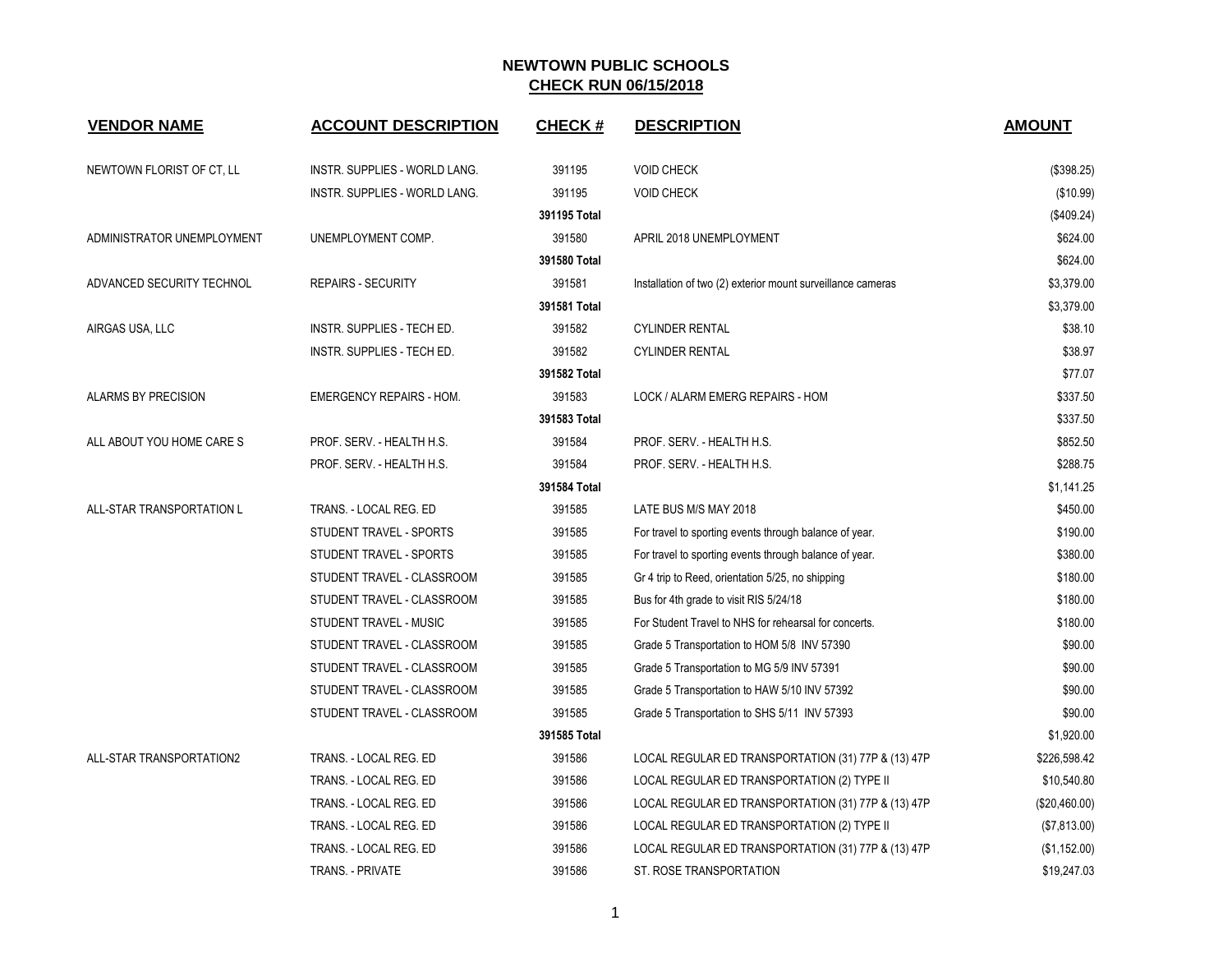| <b>VENDOR NAME</b>             | <b>ACCOUNT DESCRIPTION</b>          | <b>CHECK#</b> | <b>DESCRIPTION</b>                                             | <b>AMOUNT</b> |
|--------------------------------|-------------------------------------|---------------|----------------------------------------------------------------|---------------|
| ALL-STAR TRANSPORTATION2       |                                     | 391586        |                                                                |               |
|                                | TRANS. - PRIVATE                    |               | F. WOODS TRANSPORTATION                                        | \$5,015.00    |
|                                | TRANS. - PRIVATE                    | 391586        | H. VALLEY TRANSPORTATION                                       | \$4,867.50    |
|                                | TRANS. - MAGNET SCH.                | 391586        | DANBURY MAGNET TRANSPORTATION                                  | \$2,970.00    |
|                                | TRANS. - MAGNET SCH.                | 391586        | ECA (ACCES) TRANSPORTATION                                     | \$4,248.00    |
|                                | TRANS. - MAGNET SCH.                | 391586        | RCA (CES) TRANSPORTATION                                       | \$4,130.00    |
|                                | <b>TRANS. - NONNEWAUG</b>           | 391586        | NONNEWAUG TRANSPORTATION                                       | \$3,891.50    |
|                                | TRANS. - VO/TECH.                   | 391586        | HATS TRANSPORTATION                                            | \$5,339.50    |
|                                | TRANS. - LOCAL SPECIAL ED           | 391586        | LSPED TRANSPORTATION (3) WHEEL-CHAIR, (6) TYPE II              | \$34,271.50   |
|                                | TRANS. - LOCAL SPECIAL ED           | 391586        | LSPED TRANSPORTATION (3) WHEEL-CHAIR, (6) TYPE II              | (\$5,670.00)  |
|                                |                                     | 391586 Total  |                                                                | \$286,024.25  |
| AMAZON (12)                    | INSTR. SUPPLIES - CLASSROOM         | 391587        | For purchase of classroom supplies throughout the school year. | \$247.00      |
|                                |                                     | 391587 Total  |                                                                | \$247.00      |
| AMAZON (14)                    | INSTR. SUPPLIES - SCIENCE           | 391588        | Science Supplies                                               | \$87.08       |
|                                | INSTR. SUPPLIES - SCIENCE           | 391588        | Science Supplies                                               | \$19.02       |
|                                |                                     | 391588 Total  |                                                                | \$106.10      |
| AMICAN INDUSTRIAL TECHNOLOGY   | <b>B&amp;G CONTRACTED SERV.</b>     | 391589        | TESTING / CHEMICALS FOR HOT WATER BOILER LOOP - HAWL           | \$250.00      |
|                                |                                     | 391589 Total  |                                                                | \$250.00      |
| ANZELLOTTI, KEVIN              | <b>B&amp;G SUPPLIES - CUSTODIAL</b> | 391590        | SHOES (80674)                                                  | \$150.00      |
|                                |                                     | 391590 Total  |                                                                | \$150.00      |
| ASSOCIATED REFUSE HAULERS      | <b>REFUSE REMOVAL</b>               | 391591        | REFUSE REMOVAL 2017-2018 2ND YEAR OF 5 YEAR BID                | \$7,965.42    |
|                                | <b>REFUSE REMOVAL</b>               | 391591        | CARDBOARD RECYCLING 2017-2018                                  | \$40.00       |
|                                | <b>REFUSE REMOVAL</b>               | 391591        | CARDBOARD RECYCLING 2017-2018                                  | \$161.00      |
|                                | <b>REFUSE REMOVAL</b>               | 391591        | CARDBOARD RECYCLING 2017-2018                                  | \$118.00      |
|                                | <b>REFUSE REMOVAL</b>               | 391591        | CARDBOARD RECYCLING 2017-2018                                  | \$172.00      |
|                                | <b>REFUSE REMOVAL</b>               | 391591        | CARDBOARD RECYCLING 2017-2018                                  | \$197.00      |
|                                | <b>REFUSE REMOVAL</b>               | 391591        | CARDBOARD RECYCLING 2017-2018                                  | \$197.00      |
|                                | <b>REFUSE REMOVAL</b>               | 391591        | CARDBOARD RECYCLING 2017-2018                                  | \$410.00      |
|                                |                                     | 391591 Total  |                                                                | \$9,260.42    |
| <b>BALLERINI, BRIAN</b>        | <b>B&amp;G SUPPLIES - CUSTODIAL</b> | 391592        | SHOES (80674)                                                  | \$117.50      |
|                                |                                     | 391592 Total  |                                                                | \$117.50      |
| <b>BARNES &amp; NOBLE INC.</b> | INSTR. SUPPLIES - ENGLISH           | 391593        | ENGLISH DEPT JUNE BOOK AWARDS see attached list                | \$458.52      |
|                                |                                     | 391593 Total  |                                                                | \$458.52      |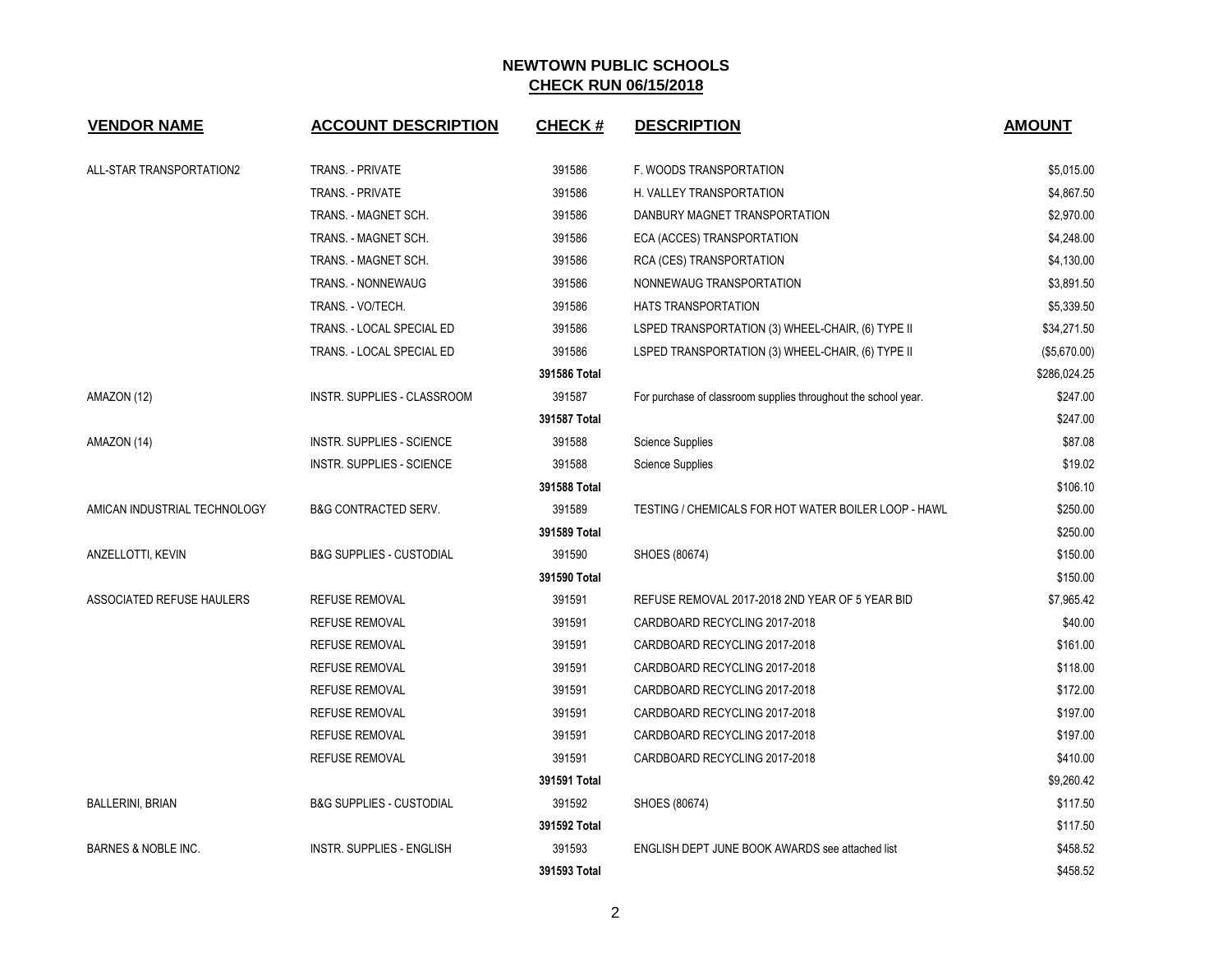| <b>VENDOR NAME</b>                   | <b>ACCOUNT DESCRIPTION</b>      | <b>CHECK#</b> | <b>DESCRIPTION</b>                                                    | <b>AMOUNT</b> |
|--------------------------------------|---------------------------------|---------------|-----------------------------------------------------------------------|---------------|
| <b>BASS, GRACE</b>                   | CONTRACTED SERV. - SUPER.       | 391594        | <b>FINGERPRINTS FEE</b>                                               | \$15.00       |
|                                      |                                 | 391594 Total  |                                                                       | \$15.00       |
| <b>BATTISTI, LAURA</b>               | INSTR. SUPPLIES - WORLD LANG.   | 391595        | <b>IMMERSION DAY BREAKFAST</b>                                        | \$41.24       |
|                                      |                                 | 391595 Total  |                                                                       | \$41.24       |
| <b>BLICK ART MATERIALS</b>           | <b>INSTR. SUPPLIES - ART</b>    | 391596        | Item #D13534-1030<br>Multi-color scratchboard                         | \$35.94       |
|                                      | <b>INSTR. SUPPLIES - ART</b>    | 391596        | PENCIL SET-SCULPTURE STAND                                            | \$783.98      |
|                                      |                                 | 391596 Total  |                                                                       | \$819.92      |
| BRAND, JOAN L.                       | TUTORS - HOMEBOUND              | 391597        | <b>TUTORS - HOMEBOUND</b>                                             | \$285.00      |
|                                      | TUTORS - HOMEBOUND              | 391597        | <b>TUTORS - HOMEBOUND</b>                                             | \$285.00      |
|                                      |                                 | 391597 Total  |                                                                       | \$570.00      |
| CARTISANO, ELIZABETH JEAN            | STAFF TRAVEL - INFO. TECH.      | 391598        | Intradistrict travel between buildings                                | \$82.51       |
|                                      | STAFF TRAVEL - INFO. TECH.      | 391598        | Intradistrict travel between buildings                                | \$39.78       |
|                                      |                                 | 391598 Total  |                                                                       | \$122.29      |
| CDW GOVERNMENT, INC.                 | INSTR. SUPPLIES - INFO. TECH.   | 391599        | Dell monitor E221HN LED CDW #4734976,                                 | \$4,307.52    |
|                                      |                                 | 391599 Total  |                                                                       | \$4,307.52    |
| CHILDREN'S PLUS INC.                 | SUPPLIES - LIBRARY              | 391600        | List # 214437, for 2017-2018 books, for 39 Books from Children's Plus | \$19.99       |
|                                      |                                 | 391600 Total  |                                                                       | \$19.99       |
| CMRS-POC (BOE CO)                    | POSTAGE - BUS. SERV.            | 391601        | POSTAGE                                                               | \$1,000.00    |
|                                      |                                 | 391601 Total  |                                                                       | \$1,000.00    |
| CONN CHILDREN'S MEDICAL C            | TUITION - OUT-OF-DISTRICT       | 391602        | TUITION - OUT-OF-DISTRICT                                             | \$7,612.00    |
|                                      | TUITION - OUT-OF-DISTRICT       | 391602        | TUITION - OUT-OF-DISTRICT                                             | \$3,520.00    |
|                                      | TUITION - OUT-OF-DISTRICT       | 391602        | TUITION - OUT-OF-DISTRICT                                             | \$11,132.00   |
|                                      |                                 | 391602 Total  |                                                                       | \$22,264.00   |
| CONNEC-TO-TALK                       | PROF. SERV. - PSYCH/MED. EVAL.  | 391603        | ABA SERV 06/04-06/08/18                                               | \$1,400.00    |
|                                      |                                 | 391603 Total  |                                                                       | \$1,400.00    |
| CONNECTICUT PEST ELIMINAT            | <b>B&amp;G CONTRACTED SERV.</b> | 391604        | MONTHLY PEST CONTROL - ALL SCHOOLS (2017-2018)                        | \$900.00      |
|                                      |                                 | 391604 Total  |                                                                       | \$900.00      |
| <b>CONNECTICUT WINDOW &amp; FILM</b> | <b>EMERGENCY REPAIRS - GEN.</b> | 391605        | REPLACE SECURITY FILM 2 WINDOWS - MG / NHS                            | \$300.00      |
|                                      |                                 | 391605 Total  |                                                                       | \$300.00      |
| D'ERAMO, SUZANNE                     | STAFF TRAVEL - SUPER.           | 391606        | TRAVEL SHIPMAN & GOODWIN SEMINAR                                      | \$53.41       |
|                                      | STAFF TRAVEL - SUPER.           | 391606        | TRAVEL CASPA ANNUAL CONF                                              | \$64.31       |
|                                      |                                 | 391606 Total  |                                                                       | \$117.72      |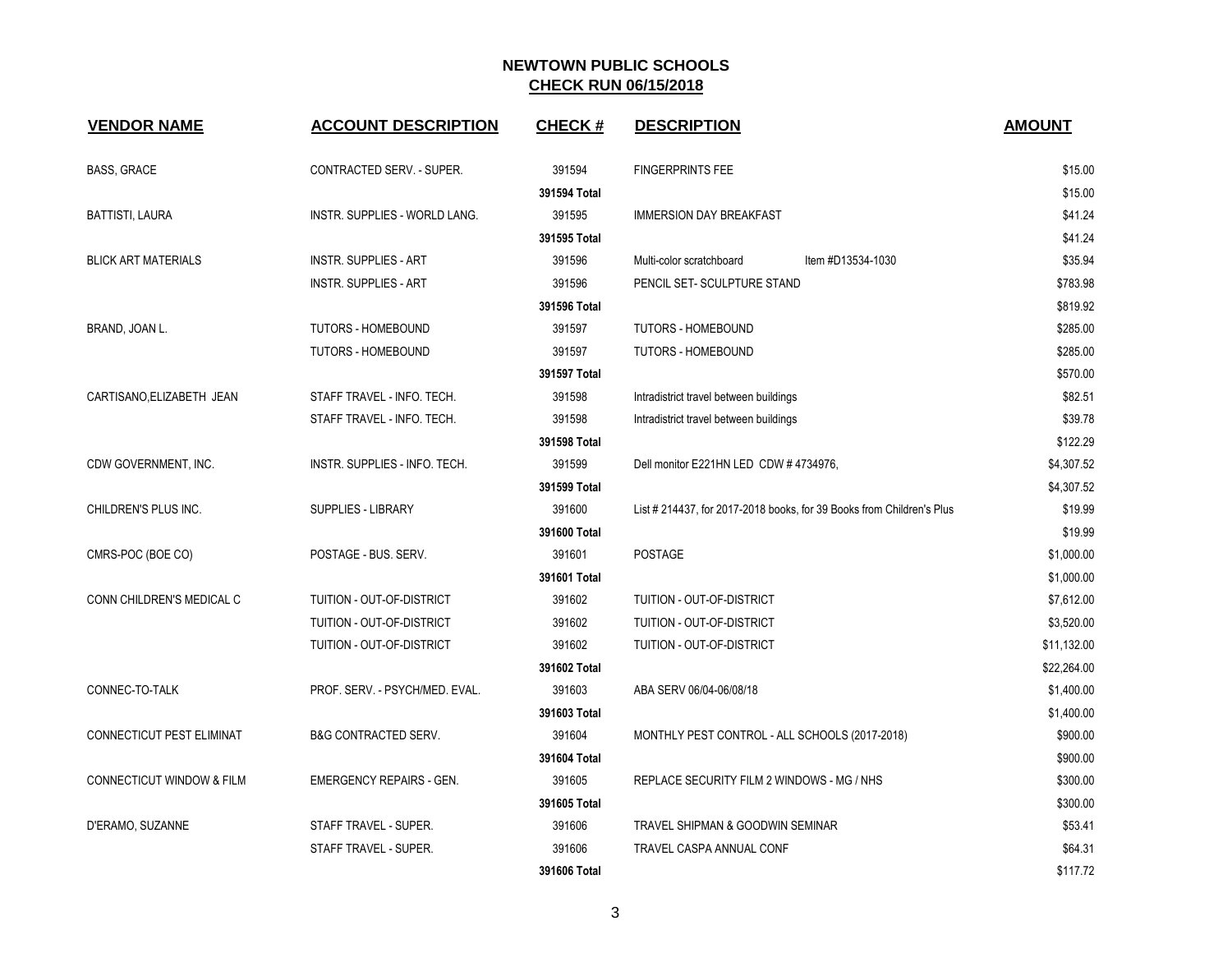| <b>VENDOR NAME</b>             | <b>ACCOUNT DESCRIPTION</b>      | <b>CHECK#</b> | <b>DESCRIPTION</b>                                                    | <b>AMOUNT</b> |
|--------------------------------|---------------------------------|---------------|-----------------------------------------------------------------------|---------------|
| DANBURY PUBLIC SCHOOL          | TUITION - OUT-OF-DISTRICT       | 391607        | TUITION - OUT-OF-DISTRICT                                             | \$20,571.87   |
|                                |                                 | 391607 Total  |                                                                       | \$20,571.87   |
| DATA MEMORY SYSTEMS            | REPAIRS - INFO. TECH.           | 391608        | 8GB DDR3-1600 (PC3-12800) DM50 669Proposal 0002-7621                  | \$1,456.00    |
|                                |                                 | 391608 Total  |                                                                       | \$1,456.00    |
| DEMCO INC.                     | <b>SUPPLIES - LIBRARY</b>       | 391609        | Assorted book processing supplies, see attached.                      | \$206.02      |
|                                | SUPPLIES - LIBRARY              | 391609        | Shipping                                                              | \$9.95        |
|                                |                                 | 391609 Total  |                                                                       | \$215.97      |
| DIETTER, CANDACE               | STAFF TRAVEL - CLASSROOM        | 391610        | <b>WESTERN CT MILITARY AWARDS</b>                                     | \$39.24       |
|                                |                                 | 391610 Total  |                                                                       | \$39.24       |
| <b>EARTH'S BIRTHDAY PRO</b>    | REPAIRS - ADMIN.                | 391611        | Cup of Painted Lady Butterfly Caterpillars #PLB (gr.1)                | \$43.50       |
|                                | REPAIRS - ADMIN.                | 391611        | Shipping                                                              | \$12.95       |
|                                |                                 | 391611 Total  |                                                                       | \$56.45       |
| EASTCONN                       | STAFF TRAIN. - STAFF DEVELOP.   | 391612        | Invoice TM 18270 and TM18665 TEAM C                                   | \$1,700.00    |
|                                | STAFF TRAIN. - STAFF DEVELOP.   | 391612        | Invoice TM 18270 and TM18665 TEAM Collaborative Membership            | \$950.00      |
|                                |                                 | 391612 Total  |                                                                       | \$2,650.00    |
| <b>EASTERN WATER SOLUTIONS</b> | <b>EMERGENCY REPAIRS - HOM.</b> | 391613        | WELL PUMP #2 TRIPPING OUT - HOM                                       | \$920.00      |
|                                |                                 | 391613 Total  |                                                                       | \$920.00      |
| <b>EDADVANCE</b>               | STAFF TRAIN. - STAFF DEVELOP.   | 391614        | Reviewing ROP evidence for 16 beginning teachers                      | \$1,920.00    |
|                                |                                 | 391614 Total  |                                                                       | \$1,920.00    |
| <b>ELITE AWARDS</b>            | CONTRACTED SERV. - B.O.E.       | 391615        | <b>CRYSTAL APPLE AWARDS</b>                                           | \$1,218.00    |
|                                |                                 | 391615 Total  |                                                                       | \$1,218.00    |
| <b>FEDEX</b>                   | POSTAGE - BUS, SERV.            | 391616        | POSTAGE FOOD SERV CONTRACT                                            | \$24.57       |
|                                |                                 | 391616 Total  |                                                                       | \$24.57       |
| FOLLETT SCHOOL SOLUTIONS       | <b>SUPPLIES - LIBRARY</b>       | 391617        | Follett book order for Reed LMC. Quote ID# 9520288.                   | \$671.69      |
| FOLLETT SCHOOL SOLUTIONS       | SUPPLIES - LIBRARY              | 391617        | Follett book order for Reed LMC. Quote ID# 9520288.                   | \$314.85      |
|                                |                                 | 391617 Total  |                                                                       | \$986.54      |
| FREAS, THOM                    | <b>INSTR. SUPPLIES - MUSIC</b>  | 391618        | <b>CONCERT RECORDING</b>                                              | \$1,400.00    |
|                                |                                 | 391618 Total  |                                                                       | \$1,400.00    |
| GASPARINE, BARBARA             | INSTR. SUPPLIES - CLASSROOM     | 391619        | for the 4th Grade School Community Team end-of-year activity expenses | \$29.96       |
|                                |                                 | 391619 Total  |                                                                       | \$29.96       |
| <b>GLOBAL INDUSTRIAL</b>       | INSTR. SUPPLIES - CLASSROOM     | 391620        | For Maker space furniture per attached.                               | \$274.64      |
|                                | INSTR. SUPPLIES - CLASSROOM     | 391620        | ship charge                                                           | \$69.90       |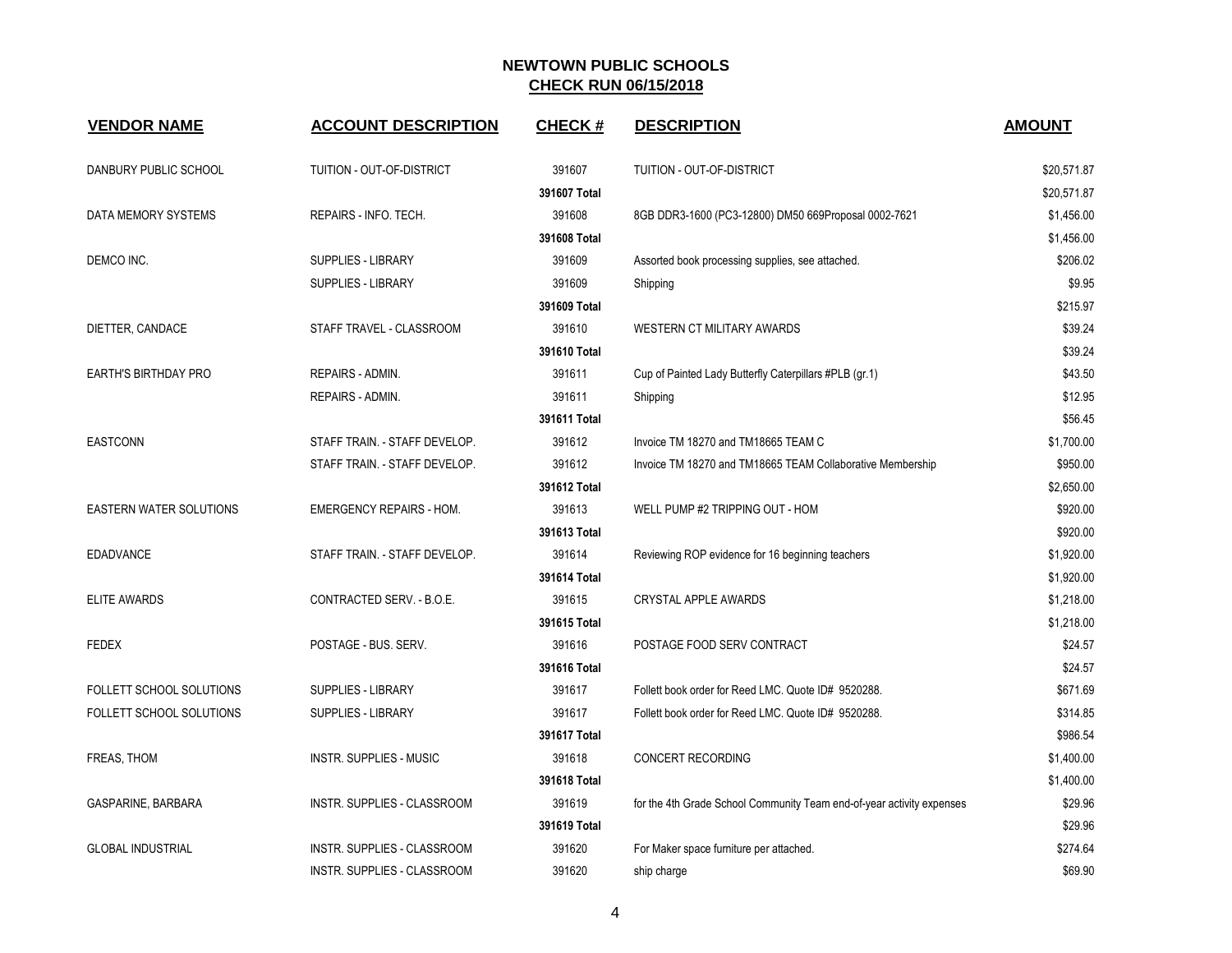| <b>VENDOR NAME</b>             | <b>ACCOUNT DESCRIPTION</b>          | <b>CHECK#</b> | <b>DESCRIPTION</b>                                               | <b>AMOUNT</b> |
|--------------------------------|-------------------------------------|---------------|------------------------------------------------------------------|---------------|
| <b>GLOBAL INDUSTRIAL</b>       | INSTR. SUPPLIES - CLASSROOM         | 391620        | For Maker space furniture per attached.                          | \$954.72      |
|                                | INSTR. SUPPLIES - CLASSROOM         | 391620        | ship charge                                                      | \$283.90      |
|                                |                                     | 391620 Total  |                                                                  | \$1,583.16    |
| <b>GRAINGER</b>                | INSTR. SUPPLIES - TECH ED.          | 391621        | <b>PARTS</b>                                                     | \$168.10      |
|                                |                                     | 391621 Total  |                                                                  | \$168.10      |
| HERFF JONES, INC.              | PRINTING - ADMIN.                   | 391622        | <b>GRADUATION DIPLOMAS</b>                                       | \$1,332.70    |
|                                |                                     | 391622 Total  |                                                                  | \$1,332.70    |
| <b>HOUGHTON MIFFLIN COM</b>    | INSTR. SUPPLIES - SP. ED. PREK-8    | 391623        | SAXON MATH 1 TEACHER EDITION SET 1255431<br>(HAWLEY)             | \$300.75      |
|                                | INSTR. SUPPLIES - SP. ED. PREK-8    | 391623        | SAXON MATH 1 WORKBOOK AND MATERIALS 1255675                      | \$47.25       |
|                                | INSTR. SUPPLIES - SP. ED. PREK-8    | 391623        | <b>SHIPPING</b>                                                  | \$36.54       |
|                                |                                     | 391623 Total  |                                                                  | \$384.54      |
| HUGH'S MECHANICAL EQUIPMENT    | PROF. SERV. - B. & G.               | 391624        | UNDERGROUND TANK INSPECTIONS (BILLED MONTHLY)                    | \$1,350.00    |
|                                |                                     | 391624 Total  |                                                                  | \$1,350.00    |
| HYDRO TECHNOLOGIES LLC         | <b>PROF. SERV. - B. &amp; G.</b>    | 391625        | WATER TESTING FOR BACTERIA - HOM 2017-2018                       | \$55.00       |
|                                | PROF. SERV. - B. & G.               | 391625        | WATER TESTING FOR BACTERIA - HOM 2017-2018                       | \$37.00       |
|                                |                                     | 391625 Total  |                                                                  | \$92.00       |
| INSTITUTE OF PROFESSIONAL      | PROF. SERV. - PSYCH/MED. EVAL.      | 391626        | ABA SERVICES FOR NMS STUDENT                                     | \$10,200.00   |
|                                |                                     | 391626 Total  |                                                                  | \$10,200.00   |
| <b>INTEGRITY PIANO SERVICE</b> | <b>REPAIRS - MUSIC</b>              | 391627        | Piano tuning and repairs Invoice 2426                            | \$316.00      |
|                                |                                     | 391627 Total  |                                                                  | \$316.00      |
| <b>IRENE'S FLOWER SHOP</b>     | CONTRACTED SERV. - CLASSRM          | 391628        | For plants, flowers and balloons for Moving Up Ceremony.         | \$132.90      |
|                                |                                     | 391628 Total  |                                                                  | \$132.90      |
| KLEIN, SUSAN ANTHONY           | CONTRACTED SERV. - MUSIC            | 391629        | Piano accompanist for Chorus Concert rehearsals and performances | \$775.00      |
|                                |                                     | 391629 Total  |                                                                  | \$775.00      |
| KOVACK, SCOTT                  | <b>B&amp;G SUPPLIES - CUSTODIAL</b> | 391630        | SHOES (80674)                                                    | \$116.99      |
|                                |                                     | 391630 Total  |                                                                  | \$116.99      |
| KUTA SOFTWARE LLC              | <b>INSTR. SUPPLIES - MATH</b>       | 391631        | Subscription per attached . 3 Year Site License. (Teachers)      | \$335.00      |
|                                |                                     | 391631 Total  |                                                                  | \$335.00      |
| MACHADO, ANA PAULA DR.         | MEDICAL ADVISOR - HEALTH ADMIN      | 391632        | JUN 2018 MEDICAL DIRECTOR                                        | \$1,000.00    |
|                                |                                     | 391632 Total  |                                                                  | \$1,000.00    |
| MAGNAKLEEN SERVICES LLC        | <b>B&amp;G SUPPLIES - CUSTODIAL</b> | 391633        | MOP / RUG SERVICE (ALL SCHOOLS) 2017-2018                        | \$109.70      |
|                                | <b>B&amp;G SUPPLIES - CUSTODIAL</b> | 391633        | MOP / RUG SERVICE (ALL SCHOOLS) 2017-2018                        | \$47.15       |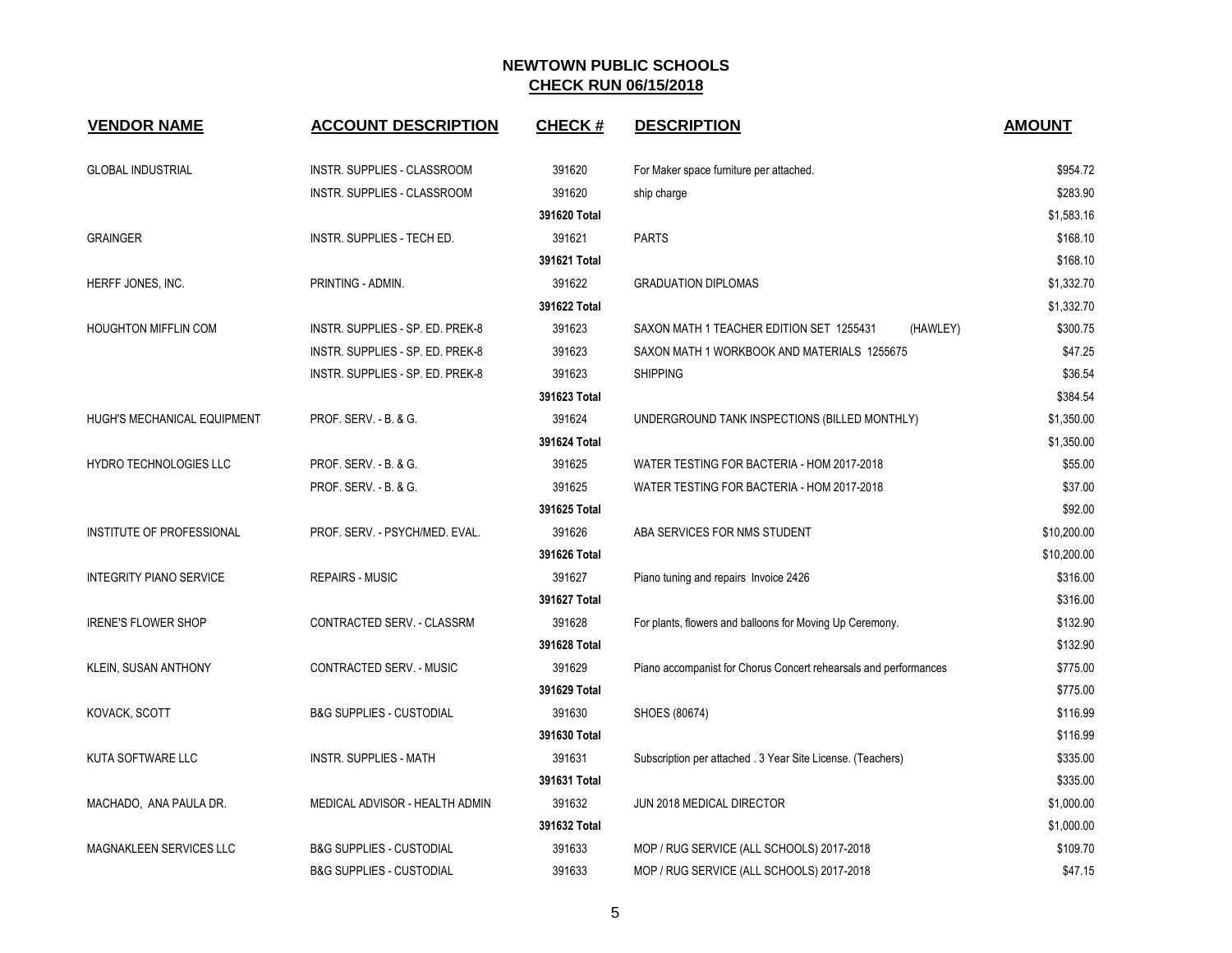| <b>VENDOR NAME</b>             | <b>ACCOUNT DESCRIPTION</b>          | <b>CHECK#</b> | <b>DESCRIPTION</b>                        | <b>AMOUNT</b> |
|--------------------------------|-------------------------------------|---------------|-------------------------------------------|---------------|
| <b>MAGNAKLEEN SERVICES LLC</b> | <b>B&amp;G SUPPLIES - CUSTODIAL</b> | 391633        | MOP / RUG SERVICE (ALL SCHOOLS) 2017-2018 | \$60.65       |
|                                | <b>B&amp;G SUPPLIES - CUSTODIAL</b> | 391633        | MOP / RUG SERVICE (ALL SCHOOLS) 2017-2018 | \$33.80       |
|                                | <b>B&amp;G SUPPLIES - CUSTODIAL</b> | 391633        | MOP / RUG SERVICE (ALL SCHOOLS) 2017-2018 | \$21.50       |
|                                | <b>B&amp;G SUPPLIES - CUSTODIAL</b> | 391633        | MOP / RUG SERVICE (ALL SCHOOLS) 2017-2018 | \$30.65       |
|                                | <b>B&amp;G SUPPLIES - CUSTODIAL</b> | 391633        | MOP / RUG SERVICE (ALL SCHOOLS) 2017-2018 | \$28.25       |
|                                | <b>B&amp;G SUPPLIES - CUSTODIAL</b> | 391633        | MOP / RUG SERVICE (ALL SCHOOLS) 2017-2018 | \$109.70      |
|                                | <b>B&amp;G SUPPLIES - CUSTODIAL</b> | 391633        | MOP / RUG SERVICE (ALL SCHOOLS) 2017-2018 | \$47.15       |
|                                | <b>B&amp;G SUPPLIES - CUSTODIAL</b> | 391633        | MOP / RUG SERVICE (ALL SCHOOLS) 2017-2018 | \$60.65       |
|                                | <b>B&amp;G SUPPLIES - CUSTODIAL</b> | 391633        | MOP / RUG SERVICE (ALL SCHOOLS) 2017-2018 | \$33.80       |
|                                | <b>B&amp;G SUPPLIES - CUSTODIAL</b> | 391633        | MOP / RUG SERVICE (ALL SCHOOLS) 2017-2018 | \$21.50       |
|                                | <b>B&amp;G SUPPLIES - CUSTODIAL</b> | 391633        | MOP / RUG SERVICE (ALL SCHOOLS) 2017-2018 | \$30.65       |
|                                | <b>B&amp;G SUPPLIES - CUSTODIAL</b> | 391633        | MOP / RUG SERVICE (ALL SCHOOLS) 2017-2018 | \$28.25       |
|                                | <b>B&amp;G SUPPLIES - CUSTODIAL</b> | 391633        | MOP / RUG SERVICE (ALL SCHOOLS) 2017-2018 | \$109.70      |
|                                |                                     | 391633 Total  |                                           | \$773.10      |
| <b>MAKEMUSIC INC.</b>          | <b>INSTR. SUPPLIES - MUSIC</b>      | 391634        | SmartMusic instrumental Microphone        | \$119.80      |
|                                | INSTR. SUPPLIES - MUSIC             | 391634        | shipping                                  | \$9.95        |
|                                |                                     | 391634 Total  |                                           | \$129.75      |
| MASON W.B. INC.                | OFF. SUPPLIES - BUS. SERV.          | 391635        | <b>SUPPLIES 2017/18</b>                   | \$154.79      |
|                                | OFF. SUPPLIES - BUS. SERV.          | 391635        | <b>SUPPLIES 2017/18</b>                   | \$36.11       |
| MASON W.B. INC.                | OFF. SUPPLIES - BUS. SERV.          | 391635        | COFFEE 2017/18                            | \$45.56       |
|                                | OFF. SUPPLIES - BUS. SERV.          | 391635        | <b>SUPPLIES 2017/18</b>                   | \$41.37       |
|                                | OFF. SUPPLIES - BUS. SERV.          | 391635        | <b>SUPPLIES 2017/18</b>                   | \$18.90       |
|                                | OFF. SUPPLIES - BUS. SERV.          | 391635        | WATER 2017/18                             | \$24.95       |
|                                | OFF. SUPPLIES - BUS. SERV.          | 391635        | <b>SUPPLIES 2017/18</b>                   | \$278.56      |
|                                | OFF. SUPPLIES - BUS. SERV.          | 391635        | <b>WATER 2017/18</b>                      | \$24.95       |
|                                | OFF. SUPPLIES - BUS. SERV.          | 391635        | <b>SUPPLIES 2017/18</b>                   | (\$18.90)     |
|                                | INSTR. SUPPLIES - CLASSROOM         | 391635        | Spring Copy Paper                         | \$2,452.74    |
|                                | INSTR. SUPPLIES - CLASSROOM         | 391635        | Spring Copy Paper                         | \$67.09       |
|                                | INSTR. SUPPLIES - CLASSROOM         | 391635        | Spring Copy Paper                         | \$41.96       |
|                                | INSTR. SUPPLIES - CLASSROOM         | 391635        | For copier paper                          | \$174.35      |
|                                | INSTR. SUPPLIES - CLASSROOM         | 391635        | For copier paper                          | \$93.80       |
|                                | INSTR. SUPPLIES - HEALTH ED         | 391635        | PENCILS- EASEL PADS- CLIPBOARD            | \$344.61      |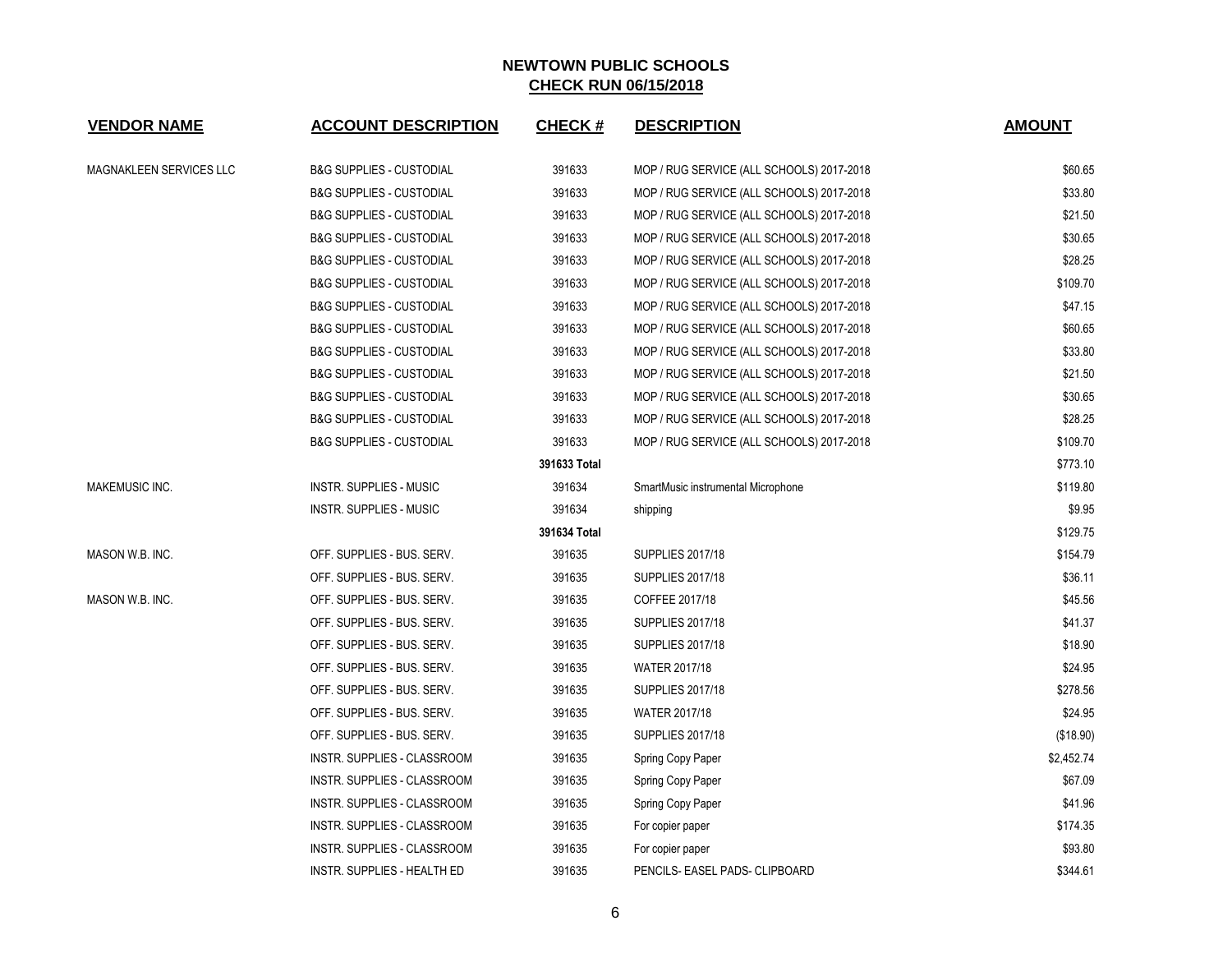| <b>VENDOR NAME</b>         | <b>ACCOUNT DESCRIPTION</b>       | <b>CHECK#</b> | <b>DESCRIPTION</b>                                    | <b>AMOUNT</b> |
|----------------------------|----------------------------------|---------------|-------------------------------------------------------|---------------|
| MASON W.B. INC.            | INSTR. SUPPLIES - HEALTH ED      | 391635        | PENCILS- EASEL PADS- CLIPBOARD                        | (\$6.66)      |
|                            | INSTR. SUPPLIES - HEALTH ED      | 391635        | PENCILS- EASEL PADS- CLIPBOARD                        | (\$18.36)     |
|                            | INSTR. SUPPLIES - HEALTH ED      | 391635        | PENCILS- EASEL PADS- CLIPBOARD                        | \$6.66        |
|                            | <b>INSTR. SUPPLIES - SCIENCE</b> | 391635        | Ribbon for June Book Awards                           | \$23.98       |
|                            | INSTR. SUPPLIES - GUIDANCE       | 391635        | <b>WATER</b>                                          | \$27.24       |
|                            | OFF. SUPPLIES - PUPIL SERV.      | 391635        | <b>BOTTLED WATER</b>                                  | \$31.14       |
|                            |                                  | 391635 Total  |                                                       | \$3,844.84    |
| MASTER TEACHER, THE        | CONTRACTED SERV. - B.O.E.        | 391636        | <b>BOW CRYSTAL SERVICE ED-KIDS</b>                    | \$659.94      |
|                            |                                  | 391636 Total  |                                                       | \$659.94      |
| METALS DEPOT INTERNATIONA  | CONTRACTED SERV. - BUSINESS ED   | 391637        | ALUMINUM SQUARE TUBE- ALUMINUM ROUND TUBE-            | \$481.92      |
|                            |                                  | 391637 Total  |                                                       | \$481.92      |
| MILFORD BOARD OF EDUCATION | TUITION - OUT-OF-DISTRICT        | 391638        | TUITION - OUT-OF-DISTRICT                             | \$54,228.03   |
|                            |                                  | 391638 Total  |                                                       | \$54,228.03   |
| <b>MITCHELL</b>            | FUEL FOR VEHICLES - TRANS.       | 391639        | PROPANE 992.4                                         | \$1,180.96    |
|                            |                                  | 391639 Total  |                                                       | \$1,180.96    |
| MOBILE MINI, INC.          | <b>EQUIP RENTAL - SPORTS</b>     | 391640        | <b>CONTAINER RENTAL</b>                               | \$95.00       |
|                            | EQUIP RENTAL - SPORTS            | 391640        | <b>CONTAINER RENTAL</b>                               | \$75.00       |
|                            | EQUIP RENTAL - SPORTS            | 391640        | <b>CONTAINER RENTAL</b>                               | \$75.00       |
|                            |                                  | 391640 Total  |                                                       | \$245.00      |
| MULLEN, SHAWN              | REPAIRS - C.W.E.                 | 391641        | YARD SIGNS                                            | \$144.22      |
|                            | INSTR. SUPPLIES - CLASSROOM      | 391641        | <b>GRADUATION PLANTS</b>                              | \$143.00      |
|                            |                                  | 391641 Total  |                                                       | \$287.22      |
| NEOPOST USA INC.           | OFF. SUPPLIES - BUS. SERV.       | 391642        | INK CART FOR POSTAGE MACH                             | \$186.00      |
|                            |                                  | 391642 Total  |                                                       | \$186.00      |
| NEWTEK@NHS                 | EXTRA WORK - NON-CERT.           | 391643        | TECH SUPPORT NHS                                      | \$500.00      |
|                            |                                  | 391643 Total  |                                                       | \$500.00      |
| NEWTOWN CULINARY DEPT.     | OFF. SUPPLIES - ADMIN.           | 391644        | SEACH COMMITTEE LIGHT BREKKIE                         | \$40.00       |
|                            |                                  | 391644 Total  |                                                       | \$40.00       |
| NEWTOWN FLORIST OF CT. LL  | INSTR. SUPPLIES - WORLD LANG.    | 391645        | Flowers for the World Language National Honor Society | \$173.25      |
|                            |                                  | 391645 Total  |                                                       | \$173.25      |
| NEWTOWN FOOD SERVICES      | OFF. SUPPLIES - ADMIN.           | 391646        | PRINCIPAL S BREAKFAST MEETINGS                        | \$104.25      |
|                            |                                  | 391646 Total  |                                                       | \$104.25      |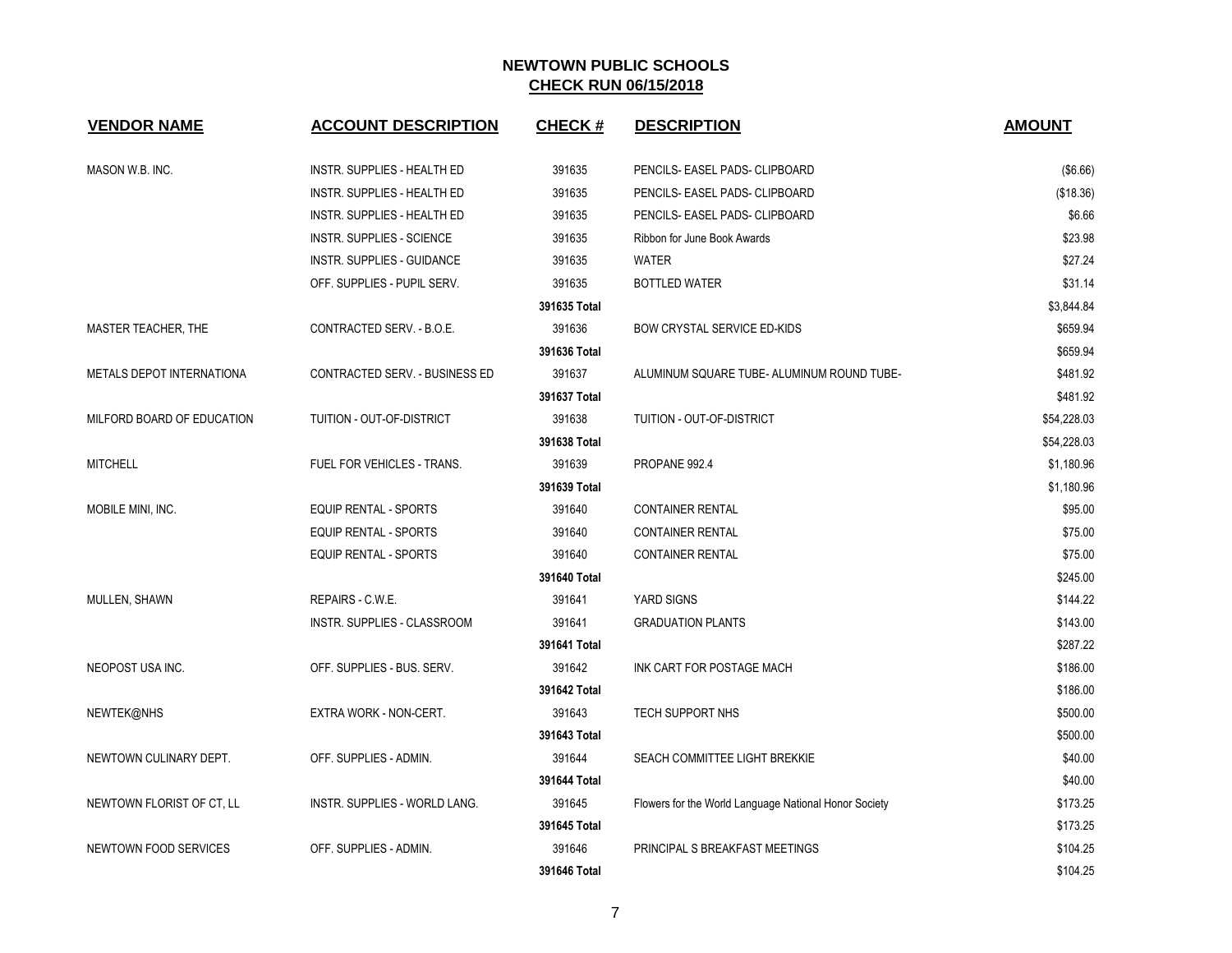| <b>VENDOR NAME</b>        | <b>ACCOUNT DESCRIPTION</b>         | <b>CHECK#</b> | <b>DESCRIPTION</b>                                                         | <b>AMOUNT</b> |
|---------------------------|------------------------------------|---------------|----------------------------------------------------------------------------|---------------|
| NEWTOWN MIDDLE SCHOOL     | CONTRACTED SERV. - SPORTS          | 391647        | For payment of Umpires for softball and baseball.                          | \$701.92      |
|                           |                                    | 391647 Total  |                                                                            | \$701.92      |
| NEWTOWN ROTARY CLUB, INC. | CONTRACTED SERV. - SUPER.          | 391648        | ROTARY STUDENTS 10/22/17-05/14/18                                          | \$506.00      |
|                           | CONTRACTED SERV. - SUPER.          | 391648        | RI FOUNDATION 4TH QTR                                                      | \$125.00      |
|                           |                                    | 391648 Total  |                                                                            | \$631.00      |
| NORCOM CT                 | <b>REPAIRS - SECURITY</b>          | 391649        | Repair & replace speaker electrode in Motorola XPR3500 radio               | \$56.50       |
|                           | INSTR. SUPPLIES - CLASSROOM        | 391649        | Radios Motorola CP-185                                                     | \$1,392.00    |
|                           | INSTR. SUPPLIES - CLASSROOM        | 391649        | RADIOS CP185                                                               | \$696.00      |
|                           |                                    | 391649 Total  |                                                                            | \$2,144.50    |
| ON-SITE SHREDDING         | OFF. SUPPLIES - ADMIN.             | 391650        | Shredding Services for 2017/18 school year.                                | \$25.00       |
|                           | CONTRACTED SERV. - BUS. SERV.      | 391650        | SHREDDING SERV 2017/18 C/O                                                 | \$50.00       |
| ON-SITE SHREDDING         | INSTR. SUPPLIES - CLASSROOM        | 391650        | Shredding Service for Head O Meadow Elementary School, 2017-2018 school ye | \$30.00       |
|                           |                                    | 391650 Total  |                                                                            | \$105.00      |
| ONYX ASSET SERVICES GROUP | ELECTRICITY - RIS.                 | 391651        | ELEC 81.370. KWH RIS                                                       | \$4,874.06    |
|                           |                                    | 391651 Total  |                                                                            | \$4,874.06    |
| PC MALL                   | <b>REPAIRS - LIBRARY</b>           | 391652        | CART FOR CHROMEBOOKS                                                       | \$995.00      |
|                           |                                    | 391652 Total  |                                                                            | \$995.00      |
| PETTY CASH - S/H          | POSTAGE - ADMIN.                   | 391653        | PETTY CASH                                                                 | \$18.40       |
|                           | OFF. SUPPLIES - ADMIN.             | 391653        | PETTY CASH                                                                 | \$36.73       |
|                           | STAFF TRAIN. - CLASSROOM           | 391653        | PETTY CASH                                                                 | \$9.99        |
|                           |                                    | 391653 Total  |                                                                            | \$65.12       |
| PETTY CASH - TECH         | STAFF TRAIN. - INFO. TECH.         | 391654        | PETTY CASH                                                                 | \$44.95       |
|                           | REPAIRS - INFO. TECH.              | 391654        | PETTY CASH                                                                 | \$13.60       |
|                           | OFF. SUPPLIES - INFO. TECH.        | 391654        | PETTY CASH                                                                 | \$37.82       |
|                           |                                    | 391654 Total  |                                                                            | \$96.37       |
| POWELL, KAREN             | MEDICAL SUPPLIES - H.S.            | 391655        | <b>HEALTH OFFICE SNACKS</b>                                                | \$17.71       |
|                           |                                    | 391655 Total  |                                                                            | \$17.71       |
| QUILL CORPORATION         | INSTR. SUPPLIES - CLASSROOM        | 391656        | Classroom supplies  Free shipping                                          | \$462.09      |
|                           | <b>INSTR. SUPPLIES - CLASSROOM</b> | 391656        | Classroom supplies  Free shipping                                          | \$99.95       |
|                           |                                    | 391656 Total  |                                                                            | \$562.04      |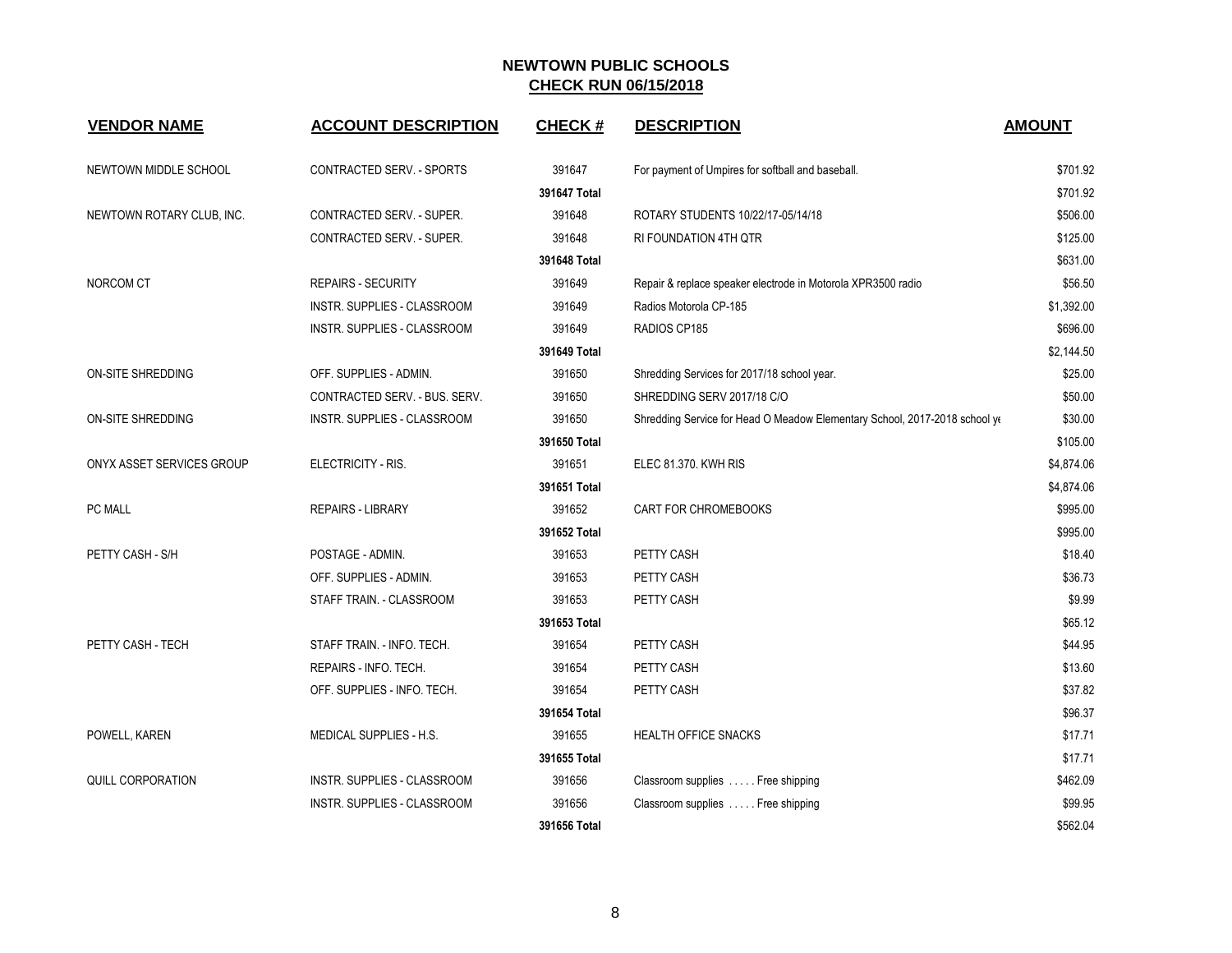| <b>VENDOR NAME</b>      | <b>ACCOUNT DESCRIPTION</b>         | <b>CHECK#</b> | <b>DESCRIPTION</b>                                                 | <b>AMOUNT</b> |
|-------------------------|------------------------------------|---------------|--------------------------------------------------------------------|---------------|
| RAGAINI, PEGGY          | OFF. SUPPLIES - ADMIN.             | 391657        | <b>OVERNIGHT MAIL</b>                                              | \$24.70       |
|                         | STAFF TRAVEL - CLASSROOM           | 391657        | TRAVEL 03/15-05/03/18                                              | \$51.02       |
|                         |                                    | 391657 Total  |                                                                    | \$75.72       |
| REGIONAL SCHOOL DIST    | TUITION - OUT-OF-DISTRICT REG. ED. | 391658        | TUITION - OUT-OF-DISTRICT REG. ED.                                 | \$34,114.00   |
|                         |                                    | 391658 Total  |                                                                    | \$34,114.00   |
| <b>REILLY, MEG</b>      | OFF. SUPPLIES - SUPER.             | 391659        | SANDWICH WRAPS                                                     | \$63.07       |
|                         |                                    | 391659 Total  |                                                                    | \$63.07       |
| ROCHESTER 100 INC.      | INSTR. SUPPLIES - CLASSROOM        | 391660        | 400 Communicator Folders - No Shipping                             | \$500.00      |
|                         |                                    | 391660 Total  |                                                                    | \$500.00      |
| SANTOS, NELSON M.       | STAFF TRAVEL - INFO. TECH.         | 391661        | Intradistrict travel between buildings                             | \$80.77       |
|                         | STAFF TRAVEL - INFO. TECH.         | 391661        | Intradistrict travel between buildings                             | \$24.61       |
|                         | STAFF TRAVEL - INFO. TECH.         | 391661        | Intradistrict travel between buildings                             | \$11.12       |
|                         | STAFF TRAVEL - INFO. TECH.         | 391661        | Intradistrict travel between buildings                             | \$29.21       |
|                         | STAFF TRAVEL - INFO. TECH.         | 391661        | Intradistrict travel between buildings                             | \$59.73       |
|                         | STAFF TRAVEL - INFO. TECH.         | 391661        | Intradistrict travel between buildings                             | \$52.48       |
|                         |                                    | 391661 Total  |                                                                    | \$257.92      |
| <b>SECURE ECO SHRED</b> | OFF. SUPPLIES - ADMIN.             | 391662        | for monthly shredding contract.                                    | \$35.00       |
|                         |                                    | 391662 Total  |                                                                    | \$35.00       |
| <b>SERC</b>             | STAFF TRAIN. - PUPIL SERV.         | 391663        | PERSON CENTERED TRAINING 5/24 AND 5/25 CONF                        | \$100.00      |
|                         |                                    | 391663 Total  |                                                                    | \$100.00      |
| SOCIAL THINKING         | <b>TEXTBOOKS - CLASSROOM</b>       | 391664        | Ast classroom library books-see attached                           | \$210.47      |
|                         | TEXTBOOKS - CLASSROOM              | 391664        | shipping/handling                                                  | \$21.83       |
|                         |                                    | 391664 Total  |                                                                    | \$232.30      |
| SOUTHBURY PRINTING C    | PRINTING - ADMIN.                  | 391665        | <b>GRADUATION PROGRAMS</b>                                         | \$723.09      |
|                         |                                    | 391665 Total  |                                                                    | \$723.09      |
| ST. CATHERINE ACADEMY   | TUITION - OUT-OF-DISTRICT          | 391666        | TUITION - OUT-OF-DISTRICT                                          | \$3,500.00    |
|                         | TUITION - OUT-OF-DISTRICT          | 391666        | TUITION - OUT-OF-DISTRICT                                          | \$3,500.00    |
|                         |                                    | 391666 Total  |                                                                    | \$7,000.00    |
| STATE OF CONNECTICUT    | PROF. SERV. - B. & G.              | 391667        | ELEVATOR INSPECTIONS - 2017-2018                                   | \$240.00      |
|                         |                                    | 391667 Total  |                                                                    | \$240.00      |
| STORMWIIND, LLC         | STAFF TRAIN. - INFO. TECH.         | 391668        | Unlimited access to all StormWind Cources in both LIVE & On Demand | \$1,495.00    |
|                         |                                    | 391668 Total  |                                                                    | \$1,495.00    |